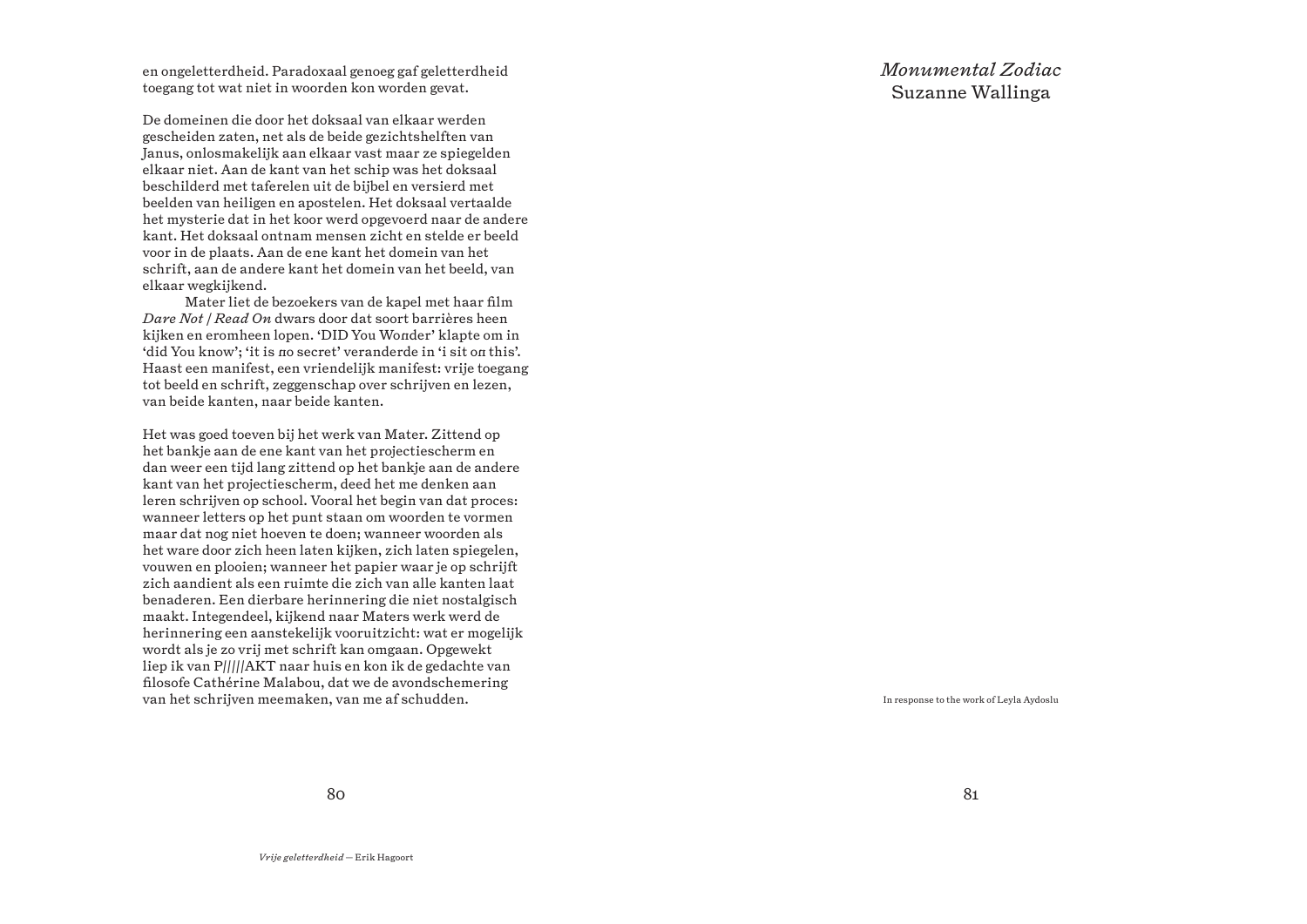Somewhere in between the Whale, Crane, Phoenix and the Oven, there is a place in the heavens for the Sculptor. The French astronomer Nicolas-Louis de Lacaille described this constellation in the southern sky for the first time in the 18th century, when he mapped the stars from the Cape of Good Hope in South Africa. The Sculptor's form is derived from a stone head, placed on a table with three legs. Beside it we see instruments from the artist's studio. From a distance of about 500 million light years, the Sculptor is comprised of a number of galaxies. One of the more renowned of which is the Cartwheel Galaxy — a ring galaxy that is shaped by a smaller galaxy that manoeuvres through the centre of the larger galaxy.

While I pass through the impressive solo of Leyla Aydoslu at P/////AKT, I'm reminded of a girl crush I had around 10 years ago. Mariska Kriek, the astronomer from Leiden, won in 2008 the Christiaan Huygens Science Award for her research into distant galaxies. Since then Kriek has moved to the United States where she teaches at prestigious universities like Princeton and Berkeley. With large astronomical telescopes, among others the Gemini Telescope and the Very Large Telescope in Chile — one of the best places on earth to study distant galaxies at the limits of the perceptible universe — she conducted a considerable amount of discoveries and was the first in the world to measure the radiation of distant galaxies. She consequently developed models that can account for diferent colours of galaxies. Our universe has the unique quality that it can be studied at diferent moments in time. This is possible because light has a finite speed. Often the light of stars that we see has been traveling for years in order to reach us. One glance at the above can reveal various times in history at once. Old stars emit mostly red light, while young stars do so in blue.

Upon the floor of the exhibition space Aydoslu has applied a layer of a rust-coloured clay, that functions as a socket for a sedentary, circular sculpture — the form reminds me of the Cartwheel Galaxy. Aydoslu's work is situated in between painting, sculpture, installation

and assemblage. The artist deconstructs architectural elements, often found materials, which she subsequently adapts according to the exhibition space and the human body. She surrenders herself to the process and allows herself to be surprised by the characteristics of the materials she has collected. She is constantly in search of a certain tension that arises through playing with scale, continuity, stability, balance, and spatial contrasts. For years she has been working on a constant development of her own artistic practice; one that carries a certain sculptural immediacy within it that shows.

At the opening I mention to her that the round sculpture amazes me. It seems to have emerged from a completely diferent era than the twining 'branches' further on in the space that are supported by a structure of wooden slats. Multiple eras appear to co-exist. Aydoslu's galaxy resembles a Medieval astronomical clock that shows diferent kinds of time at once, often the local time, the place of the sun within the zodiac, the sidereal time and a distribution in hours between sunrise and sunset that varies from day to day. Since the fifteenth century, we can identify ingenious examples of such measurements from various cultures: from the Prague astronomical clock to the Intihuatana of the Machu Picchu. Aydoslu's sculpture contributes to the sensation of a distortion of time. Is it not the ultimate goal of artistic production to transform our understanding of time?

The Spanish curator Chus Martinez wonders how art can change our experience of the history of time at a time in which we agree that multiple histories coexist contiguously. There is not one modernity, but many modernities that supplement each other, challenging, and upending each other. Art can contribute to the experience of a new form of time, that if it were up to Martinez, would be of an anachronistic nature.

Anachronism points according to Martinez to a situation in which rhythm takes the place of duration. Rhythm is tempo: power, vibration and movement. Duration is the melody of history and signifies a certain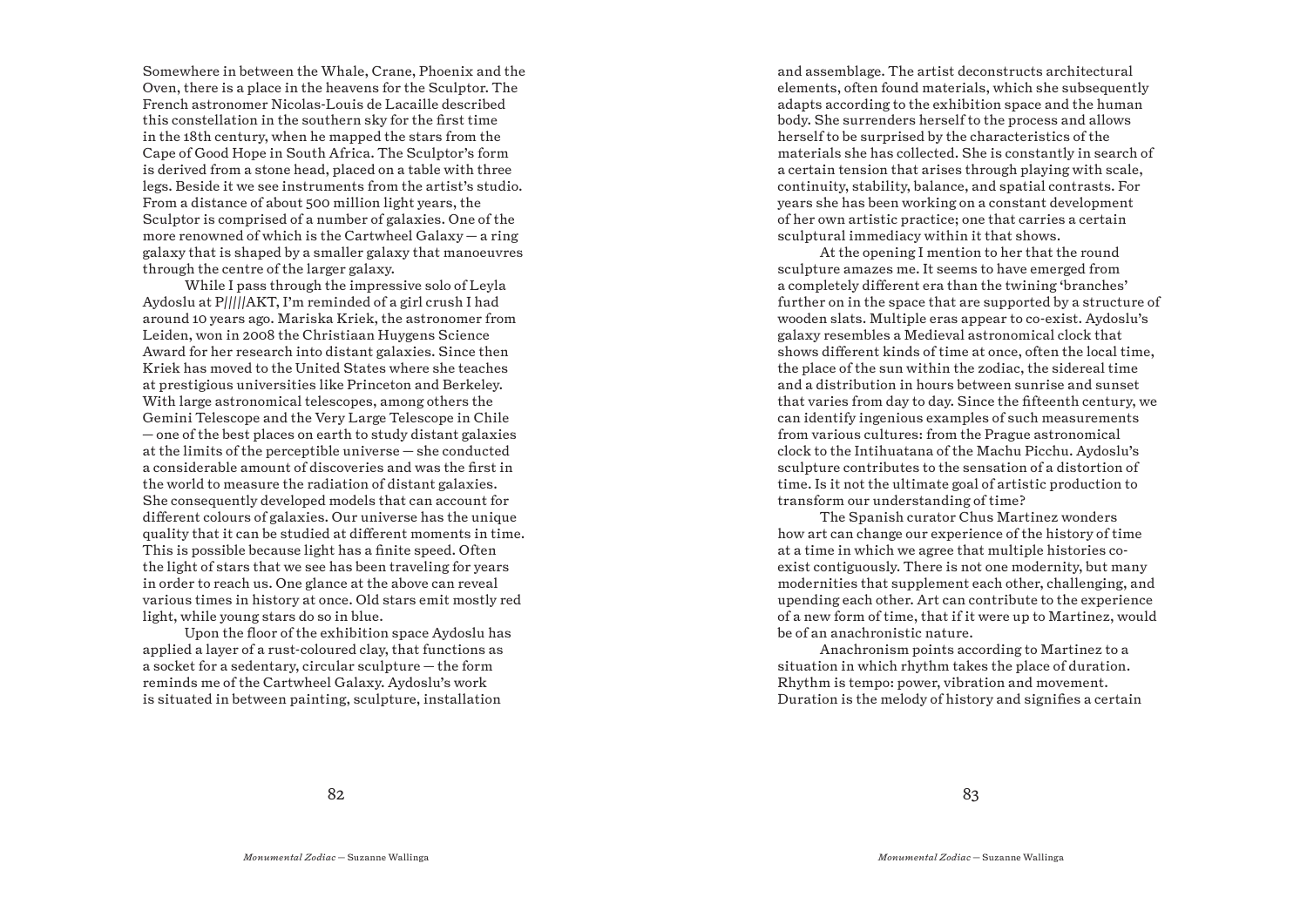order. Rhythm follows intensity. How can we leave the melodic way of understanding history? Using anachronism as a method does not o fer a solution to our problems, but it can offer the opportunity for the experience of a tension, a discontinuity, a warped time as an understanding of time in which no objection is made against repetition, or against the imitation of what has already happened. Anachronism implies an acceptance of the importance of rhythm as fundamental for understanding the relation between matter and energy. According to Martinez, in relation to art we should, just like Gaston Bachelard, speak of a rhythmic realism: the introduction of material and conceptual parameters that are directed at discarding the need to construe cultural identity in terms of the philosophy of history.

Aydoslu's work is abstract, she avoids recognizable shapes or references to reality. While I am reminded of galaxies and zodiacs, it is mostly the sense of corporeal bewilderment that is foregrounded in the relations between the elements of the work. 'Your body becomes a sort of slat upon which the large grey branching or the red, angular clay figure of the sculptures can measure their size', is how Marsha Bruinen put this in words in Metropolis M. With Aydoslu's show at P/////AKT, however, she has cut across the melodic experience of space, which if you ask me is the first time it is phrased as such. She remains modest about it herself. The Sculptor is a slightly inconspicuous constellation that is not very visible from the northern hemisphere. It is not visible to those observing from Belgium and the Netherlands. But, the next time I'm traveling, I'll look for Leyla Aydoslu in the stars.

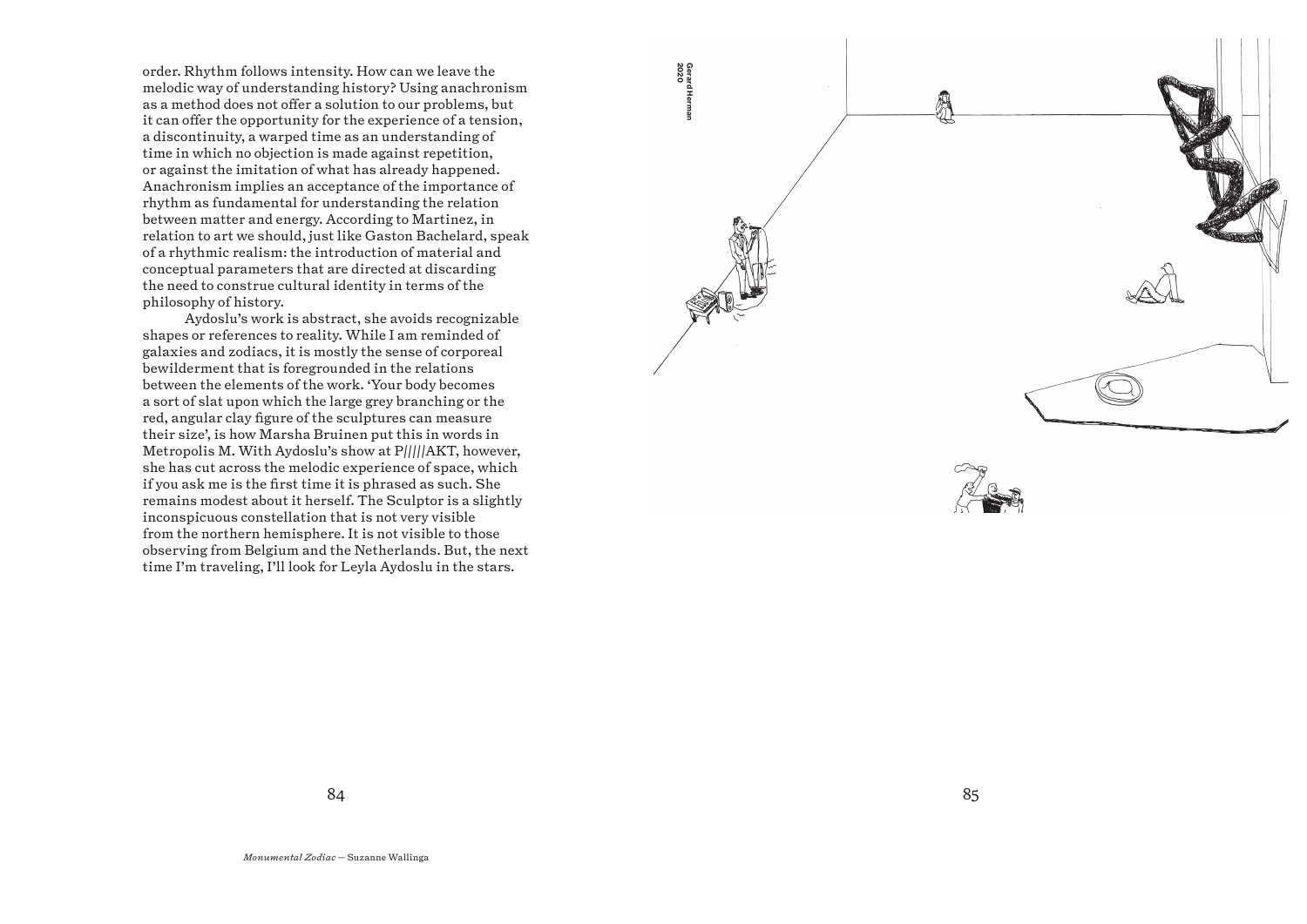Ergens tussen de Walvis, Kraanvogel, Feniks en de Oven, is een plekje aan de hemel voor de Beeldhouwer. De Franse astronoom Nicolas-Louis de Lacaille beschreef dit sterrenbeeld aan de zuidelijke hemel voor het eerst in de achttiende eeuw, toen hij vanaf Kaap de Goede Hoop in Zuid-Afrika de sterrenhemel in kaart bracht. De Beeldhouwer wordt gevormd door een kop uit steen, geplaatst op een tafel met drie poten. Ernaast zien we instrumenten uit het kunstenaarsatelier. Op een afstand van ongeveer 500 miljoen lichtjaren, bevat de Beeldhouwer een aantal sterrenstelsels. Een van de bekendere is het Karrenwielstelsel — een ringvormig sterrenstelsel dat wordt gevormd door een kleiner sterrenstelsel, dat zich door het centrum van het grotere sterrenstelsel manoeuvreert.

Terwijl ik door de de indrukwekkende solotentoonstelling van Leyla Aydoslu bij P/////AKT loop, denk ik aan aan mijn girl crush van een jaar of tien geleden. De Leidse astronome Mariska Kriek won in 2008 de Christiaan Huygens Wetenschapsprijs voor haar onderzoek naar vergelegen sterrenstelsels. Ondertussen is Kriek verhuist naar de Verenigde Staten, waar ze alweer jaren lesgeeft aan prestigieuze universiteiten als Princeton en Berkeley. Met grote astronomische telescopen, waaronder de Gemini Telescoop en de Very Large Telescoop in Chili — een van de beste plekken ter wereld om verre sterrenstelsels aan de rand van het waarneembare heelal te bestuderen — deed ze een groot aantal waarnemingen en was ze de eerste ter wereld die de straling van sterlicht van verre sterrenstelsels heeft gemeten. Ze ontwikkelde vervolgens modellen die verschillende kleuren van sterrenstelsels kunnen verklaren. Ons heelal heeft de unieke eigenschap dat het op verschillende momenten in de tijd kan worden bestudeerd. Dit is mogelijk, omdat licht een eindige snelheid heeft. Zo is het licht van sterren dat wij zien, vaak jaren onderweg om de ons te bereiken. Met één blik omhoog zijn verschillende tijdstippen in de geschiedenis tegelijkertijd waar te nemen. Oude sterren stralen vooral rood licht uit en jonge sterren stralen in het blauw.

Op de vloer van de tentoonstellingsruimte heeft Aydoslu een roestkleurige laag klei aangebracht, die als sokkel functioneert voor een liggende, cirkelvormige sculptuur — de vorm doet me denken aan het Karrenwielstelsel. Aydoslus werk bevindt zich tussen schilderkunst, beeldhouwkunst, installatie en assemblage. De kunstenaar deconstructueert architecturale elementen, vaak gevonden materialen, die ze vervolgens aan de tentoonstellingsruimte en het menselijke lichaam aanpast. Ze geeft zichzelf bij het maken over aan het proces en laat zich daarbij verrassen door de eigenschappen van de door haar samengebrachte materialen. Hierbij is ze telkens weer op zoek naar een bepaalde spanning, die ontstaat door te spelen met schaal, continuïteit, stabiliteit, evenwicht en ruimtelijke tegenstellingen. Al jarenlang werkt ze aan een constante ontwikkeling van haar artistieke praktijk, die een bepaalde sculpturale directheid in zich draagt die opvallend is.

Tijdens de opening vertel ik haar dat de ronde sculptuur me verwondert. Hij lijkt uit een geheel andere tijd te komen dan de overhellende 'takken' verderop in de ruimte, die worden ondersteund door een structuur van houten latten. Er lijken verschillende tijden tegelijk te bestaan. Aydoslus sterrenstelsel heeft iets weg van een middeleeuwse astronomische klok, die verschillende soorten tijd tegelijk aangeeft, vaak de plaatselijke tijd, de plaats van de zon in de dierenriem, de sterrentijd en een verdeling in uren tussen zonsopgang en zonsondergang, die van dag tot dag verschilt. In verschillende culturen vinden we vanaf het einde van de vijftiende eeuw ingenieuze voorbeelden terug: van het astronomische uurwerk in Praag tot de Intihuatana van de Machu Picchu. Aydoslus sculptuur draagt bij aan een gevoel van een verdraaiing van de tijd. Is het niet een van de ultieme doelen van artistieke productie om ons idee van tijd te transformeren?

De Spaanse curator Chus Martínez vraagt zich af hoe kunst onze ervaring van de geschiedenis kan veranderen, in een tijd waarin we het eens zijn dat er meerdere geschiedenissen naast elkaar bestaan. Er is niet één Moderniteit, maar meerdere moderniteiten, die